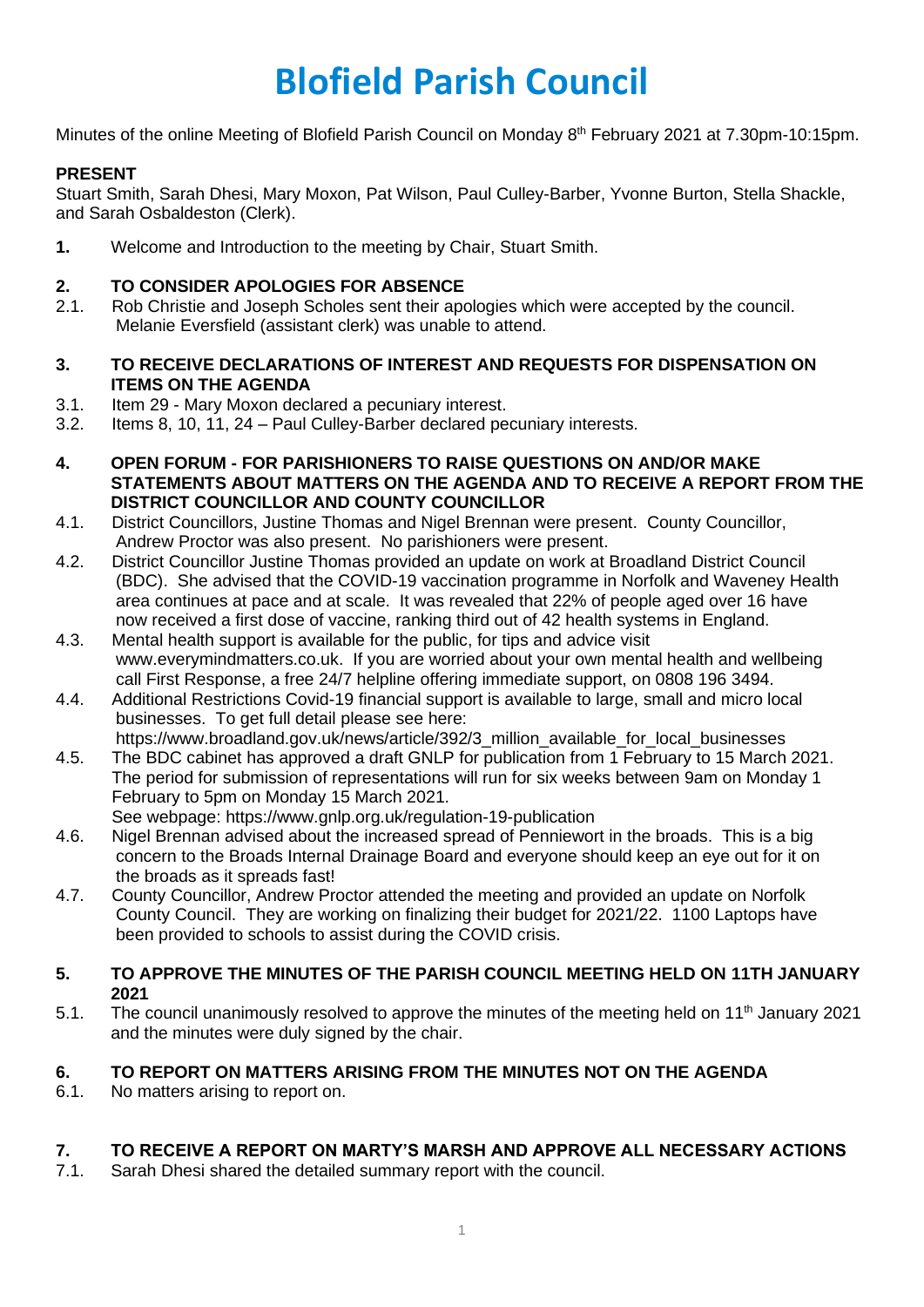- 7.2. The working group have met with Brundall parish council to discuss various matters. Blofield Council agreed to obtain two further quotations for the friendship bridge and tree works detailed in the recent tree survey. A further meeting is planned for March with Brundall PC.
- 7.3. Sarah Dhesi proposed (seconded by Yvonne Burton) the council buy the Bodmin style bench at a cost of £419.14. The council unanimously resolved to approve this proposal. Clerk (ME) to order.
- 7.4. Sarah Dhesi proposed (seconded by Stuart Smith) the council order two lecterns (total £1361+VAT) with vandal proof aluminium display boards and the approved detailed information for Martys Marsh. The council unanimously resolved to approve this proposal. Clerk (ME) to order.
- 7.5. Vandals have damaged the new fencing at Marty's Marsh; the council thanked Yvonne Burton and her husband for repairing the damage.
- 7.6. The council agreed to submit a land registry request for the boundaries to Marty's Marsh.

## **8. TO RECEIVE A REPORT ON BLOFIELD ALLOTMENTS AND APPROVE ALL NECESSARY ACTIONS**

- 8.1. Sarah Dhesi provided a detailed report to the council.
- 8.2. The council has received a detailed report from the new pest controller regarding the intensive pest control work that has been carried out. The monthly treatments commence from the beginning of February when the council will receive a regular report and risk assessments etc.
- 8.3. The allotments entrance is very muddy with deep potholes. The council will continue to try and source some hardcore to make repairs.
- 8.4. The allotments inspection has been delayed due to the current COVID lockdown. This will hopefully take place in early March.

# **9. TO RECEIVE AN UPDATE REPORT ON HIGHWAYS ENGLAND A47 ROAD PLANS**

9.1. Highways England have confirmed they are going to visit the site this week to mark the red boundary of the land they will require for the A47 road improvements. Highways England have submitted their plans to the planning inspectorate/ Secretary of State. The final outcome will not be known for a further year.

# **10. TO RECEIVE AN UPDATE ON THE SWIMMING POOL RESEARCH AND INVESTIGATION**

10.1. Stuart Smith provided a report on the meeting with BDC Relationships and Development Manager with Active Norfolk and the Communities Officer at BDC. Both offered to support and will report back to the council.

#### **11. TO RECEIVE AN UPDATE REPORT ON GENERAL PROJECTS AND APPROVE ANY NECESSARY ACTIONS**

- 11.1. Melanie Eversfield provided a detailed project report.
- 11.2. Tree works have been completed at the Churchyard in accordance with the quotation.

# **12. TO NOTE COVID GRANT FUNDING APPLICATION AND AGREE NEXT ACTIONS**

12.1. Melanie Eversfield provided details of the £1000 grant that has been applied for on behalf of the council. No response has been received to date.

# **13. TO APPROVE INVOICES FOR PAYMENT**

- 13.1. Paul Culley-Barber proposed (seconded by Stella Shackle) the council approve all payments of vouchers #181 - #189 totaling £1,098.19 (see appendix A). The council unanimously resolved to approve this proposal.
- 13.2. Receipts from 7 December 2020 to 4 January 2021 (voucher #61) were noted, totaling £60.92 (see appendix B).
- 13.3. The council noted the total bank balance at 4<sup>th</sup> January 2021 of £661,283.11 (see Appendix C).

# **14. TO RECEIVE THE INTERNAL MONTHLY REVIEW**

14.1. Sarah Dhesi provided a detailed internal monthly review of the accounts. No concerns were raised and the contents was noted.

# **15. TO APPROVE THE PURCHASE OF MARTYS MARSH NOTICEBOARDS AND BENCHES**

15.1. See items 7.3 and 7.4 above.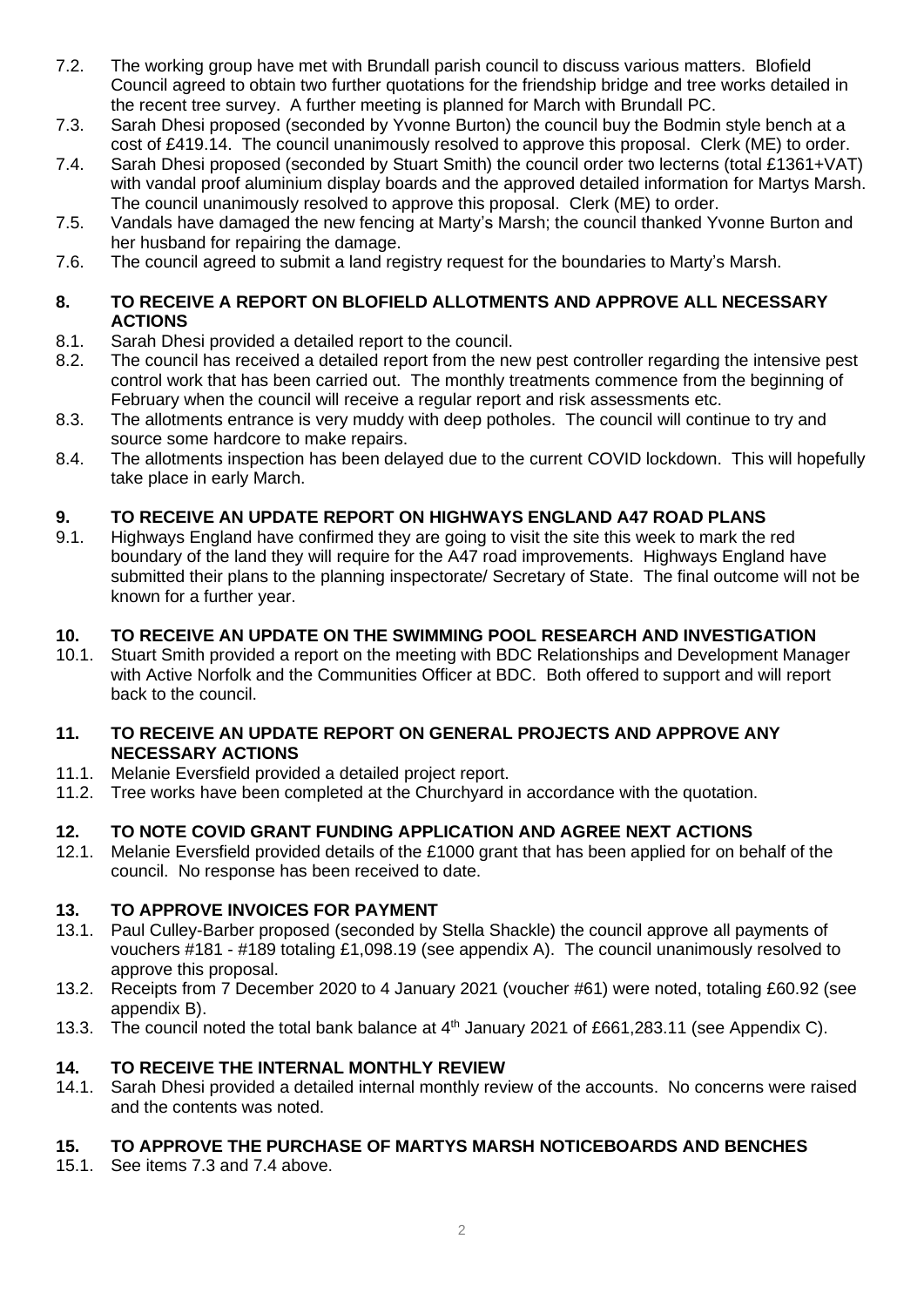# **16. TO CONSIDER A FUNDING QUERY FROM BLOFIELD COURTHOUSE (SO)**

16.1. The council discussed the request and agreed it was not within the Blofield Courthouse Constitution to provide donations to other groups. The council continue to maintain close contact with Acle Food Bank and the Blofield and Brundall Good Neighbours Scheme to ensure they have sufficient funds during these extraordinary COVID times.

# **17. TO CONSIDER A FUNDING REQUEST FROM NORFOLK CITIZENS ADVICE**

17.1. Following a brief discussion Paul Culley Barber proposed (seconded by Sarah Dhesi) the council donate £100 to Norfolk Citizens Advice. The council unanimously resolved to approve this proposal. Clerk (SO) to action.

# **18. TO CONSIDER COUNCIL UNSPENT FUNDS AND REALIGNMENT OF THESE**

- 18.1. Following a brief discussion Stuart Smith proposed (seconded by Sarah Dhesi) the council re-align the underspends in Parish Upkeep (£3,800) and Parish Partnership (£5,000) Cost Codes to Martys Marsh reserves to cover the costs of the lectern, bench and other anticipated big spends in 2021/22. The council unanimously resolved to approve this proposal.
- 18.2. Sarah Dhesi proposed (seconded by Yvonne Burton) the council donate £200 from the small local grants underspend code to the Blofield and Brundall Good Neighbours Scheme. The council unanimously resolved to approve this proposal. Clerk (ME) to establish if this will assist with COVID related costs now before payment made.
- 18.3. The council agreed to contact Acle Food Bank to establish if their funds high and if they would benefit from a further donation. Clerk (ME) to action.
- 18.4. The council agreed to review the understand of the remaining £737.50 in small local grants at the March meeting.

# **19. TO CONSIDER RENEWAL OF THE NPTS MEMBERSHIP**

19.1. Stuart Smith proposed (seconded by Sarah Dhesi) the council renew the NPTS membership for 2021/22. The proposal was unanimously approved by all present.

#### **20. TO AGREE PURCHASE OF AN ANNUAL ZOOM ONLINE MEETING LICENSE**

20.1. Following a brief discussion Sarah Dhesi proposed (seconded by Stuart Smith) that the council renew the zoom online license for a year instead of month by month. The council unanimously resolved to approve this proposal. Clerk (ME) to action and discuss with the two councils the license is shared with.

# **21. TO APPROVE AN EQUAL OPPORTUNITIES POLICY**

21.1. Following a minor amendment Paul Culley-Barber proposed (seconded by Mary Moxon) the council approve the equal opportunities policy. The council unanimously resolved to approve this proposal.

# **22. TO AGREE AGENDA POINTS FOR THE COUNCIL MEETING WITH JEROME MAYHEW**

- 22.1. The council agreed the following points for discussion at the meeting with MP Jerome Mayhew on Thursday 11<sup>th</sup> February 2021:
	- Flooding issues lack of joined up thinking on planning applications residents being repeatedly flooded.
	- Assistance with improving traffic flow at Cucumber Lane Roundabout just to raise awareness that problems will increase.
	- Requested closure of the footpath across A47 from Hopkins Homes.
	- Request for an essential footpath between Blofield and Blofield Heath
	- Assistance with Highways England regarding the Allotment land red line to be provided
	- Assistance with improving traffic flow along the street and North Street, including improvements to the Highways England A47 design.
	- Update on new school issues / delays.

# **23. TO AGREE PROPOSED SIGNAGE FOR BLOFIELD CHURCHYARD**

23.1. The clerk (SO) provided a summary of the information obtained regarding headstone safety. Following a brief discussion, Stuart Smith proposed (seconded by Yvonne Burton) the council approach the Parochial Church Council again regarding an 'in keeping' and 'attractive' sign regarding churchyard headstone safety. The proposed wording is 'PLEASE BE AWARE SOME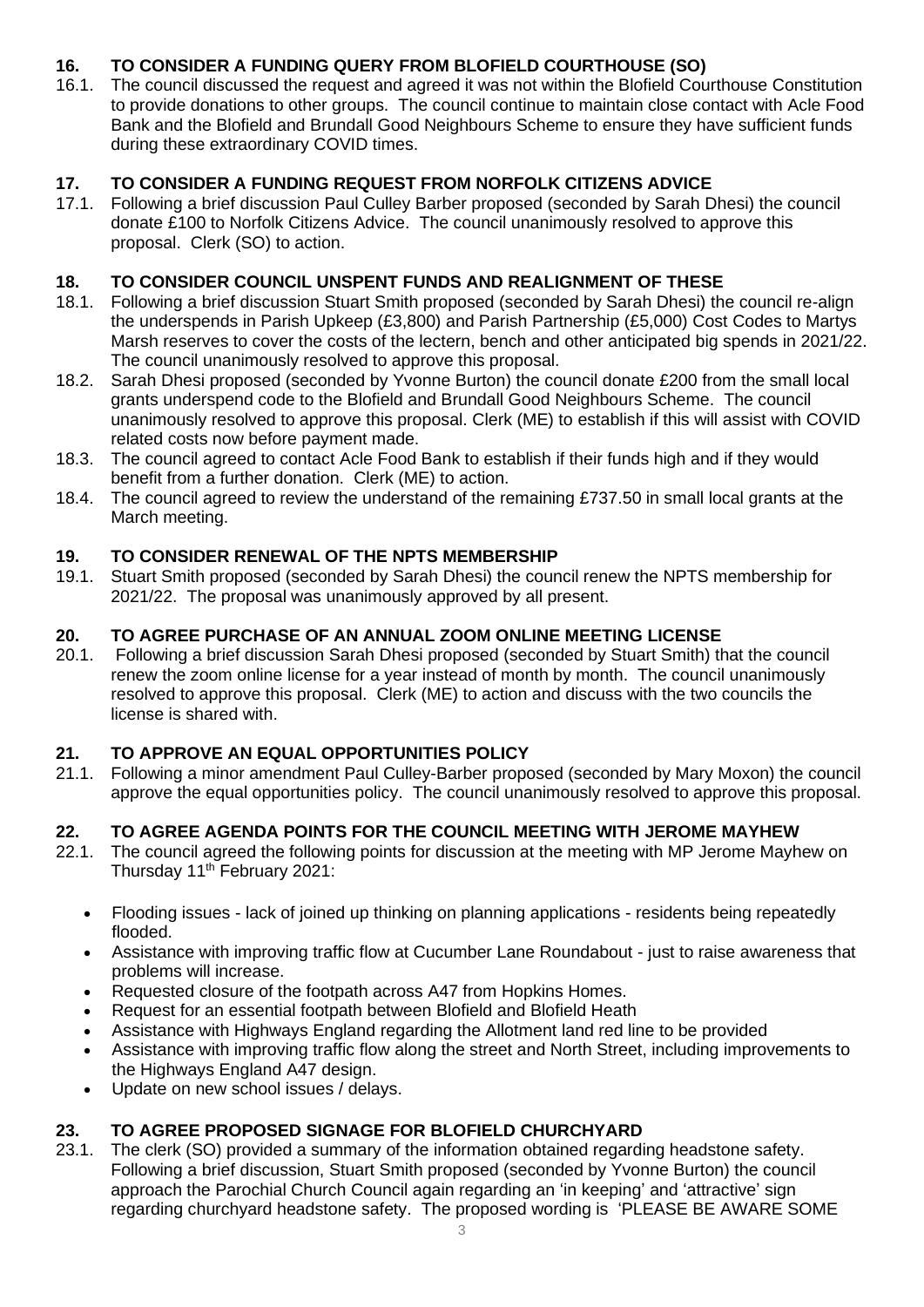MEMORIALS MAY BE UNSTABLE AND THE GROUND UNEVEN.' The council unanimously resolved to approve this proposal. Clerk (SO) to action.

# **24. TO CONSIDER A DRAFT NEWSLETTER AND AGREE NCC CHILDRENS SERVICES COMMUNICATION**

24.1. Stuart Smith provided a draft of a newsletter from the parish council (including a NCC childrens services communication regarding the new school progress). Following some discussion, Stuart Smith proposed (seconded by Paul Culley-Barber) the council produce this newsletter and circulate it predominately online. In addition, the council agreed to print up to £100 of copies for placing at the local post offices and newsagents. The council unanimously resolved to approve this proposal. Clerk (ME) to action straight away with Stuart Smiths assistance.

#### **25. TO AGREE A BUS SHELTER CLEANER FOR THE BLOFIELD BRICK (THE STREET) BUS SHELTER**

25.1. Following a brief summary, Stuart Smith proposed (seconded by Sarah Dhesi) the council choose to use our current glass bus shelter cleaner to clean the brick bus shelter at a cost of £15 per visit. The council unanimously resolved to approve this proposal subject to an initial trial. Clerk (SO) to action.

#### **26. TO CONSIDER A PROPOSAL TO MARGARET HARKER HALL TO ASSIST WITH THE SMALL PLAYGROUND**

26.1. Sarah Dhesi provided a report to the council on a possible community project. Stuart Smith proposed (seconded by Paul Culley-Barber) the council offer £7,000 of Section 106 funds towards the replacement of the new small play area if match funded by the Margaret Harker Hall Committee and the Pre-school Committee to make it possible to replace the whole small play area. The council unanimously resolved to approve this proposal. Clerk (ME) to contact both committees in writing.

#### **27. TO CONSIDER THE SUBJECT OF DRAINAGE TO PUT FORWARD TO THE OVERVIEW AND SCRUTINY COMMITTEE AT BROADLAND DISTRICT COUNCIL**

27.1. Following a brief discussion, Stuart Smith proposed (seconded by Sarah Dhesi) Mary Moxon prepares a draft document on drainage to send to the Overview and Scrutiny Committee. The council unanimously resolved to approve this proposal.

#### **28. TO RECEIVE AN UPDATE FROM THE RECENT LOCAL AUTHORITY CLUSTER MEETING ON THE 12TH JANUARY 2021**

28.1. Stuart Smith provided a brief summary of the meeting to the council. The next meeting will take place on the 13<sup>th</sup> April at Postwick Village Hall or online, hosted by Brundall Parish Council.

#### **29. TO NOTE THE RAMBLERS' ASSOCIATION HAS MADE A SUBMISSION TO NCC FOR A PUBLIC BRIDLEWAY ON DAWSONS LANE**

29.1. The council has become aware that the Rambler's Association has submitted an application to Norfolk County Council to make Dawson's Lane a bridlepath. The Norfolk County Council (NCC) officer has requested that the council wait until we are formally consulted to make any response. The application was received last week and therefore it could be some time before we hear from NCC.

# **30. TO CONSIDER ANY NECESSARY ACTIONS REGARDING PARKING ON ST ANDREWS WAY**

30.1. Following receipt of an anonymous letter regarding obstructive parking on St Andrews Way the council agreed to pass it to the local housing company it is believed are the landlords for the detailed properties.

*10:00pm - Stuart Smith proposed (seconded by Sarah Dhesi) an amendment to standing order 3w, proposing the council agree to extend the meeting by a further 15 minutes to complete the remaining agenda items. The council unanimously resolved to approve this proposal.* 

# **31. TO RECEIVE THE CLERK'S REPORT & CORRESPONDENCE**

31.1. Fox Lane banks – NCC Highways will add some marked posts to protect/highlight the existing kerbs around the gulley and this may help guide drivers to the actual edge of the road.